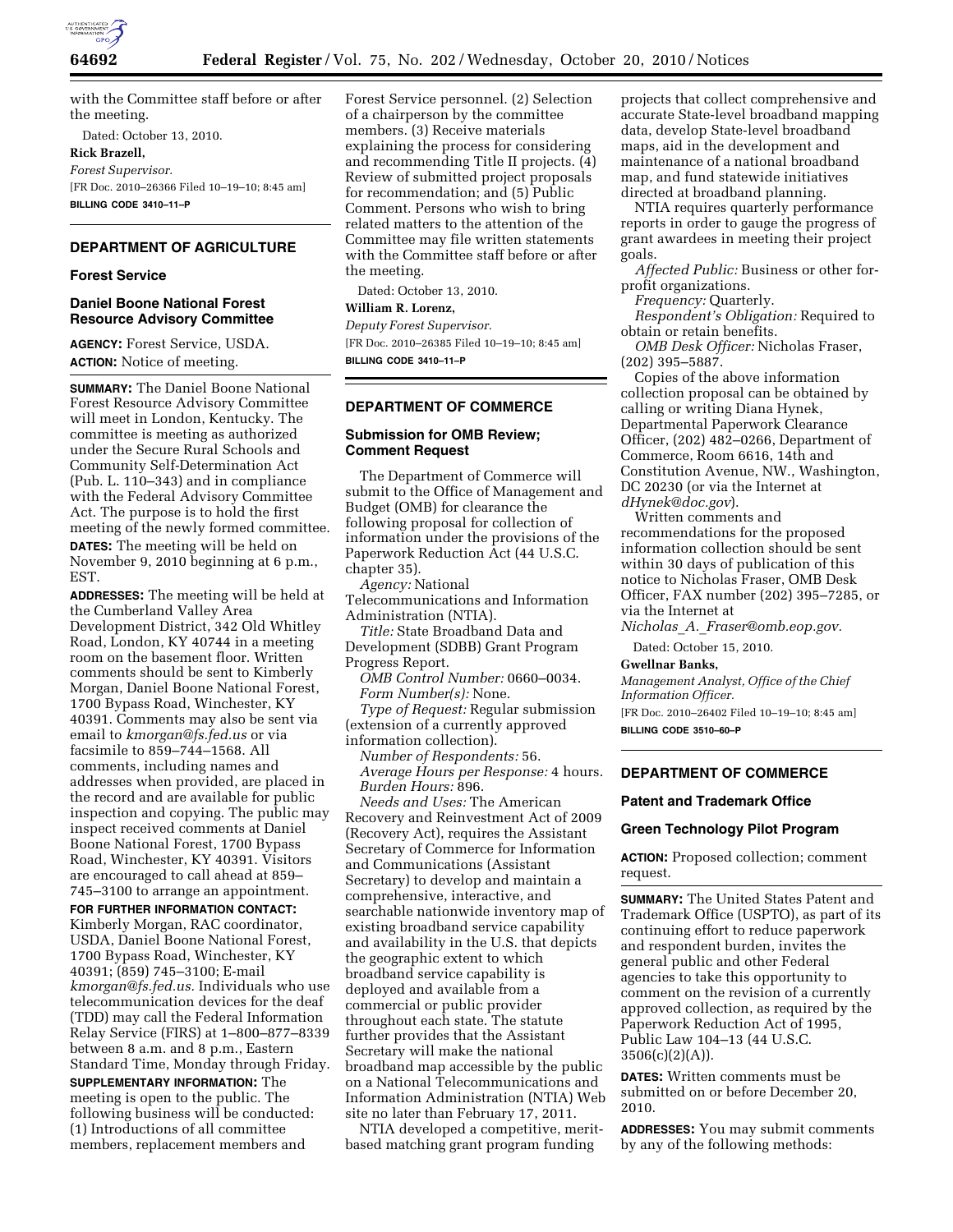#### • *E-mail:*

*[InformationCollection@uspto.gov.](mailto:InformationCollection@uspto.gov)*  Include ''0651–0062 Green Technology Pilot Program comment" in the subject line of the message.

• *Fax:* 571–273–0112, marked to the attention of Susan K. Fawcett.

• *Mail:* Susan K. Fawcett, Records Officer, Office of the Chief Information Officer, United States Patent and Trademark Office, P.O. Box 1450, Alexandria, VA 22313–1450.

• *Federal Rulemaking Portal: [http://](http://www.regulations.gov) [www.regulations.gov.](http://www.regulations.gov)* 

#### **FOR FURTHER INFORMATION CONTACT:**

Requests for additional information should be directed to Raul Tamayo, Legal Advisor, Office of Patent Legal Administration, United States Patent and Trademark Office, P.O. Box 1450, Alexandria, VA 22313–1450; by telephone at 571–272–7728; or by e-mail to *[Raul.Tamayo@uspto.gov.](mailto:Raul.Tamayo@uspto.gov)* 

#### **SUPPLEMENTARY INFORMATION:**

#### **I. Abstract**

The United States Patent and Trademark Office (USPTO) implemented a pilot program on December 8, 2009, that permits patent applications pertaining to green

technologies, including greenhouse gas reduction, to be advanced out of turn for examination and reviewed earlier (accorded special status). The program is designed to promote the development of green technologies. Participation was previously limited to applications filed before December 8, 2009. The USPTO is expanding the eligibility for the pilot program to include applications filed on or after December 8, 2009. The program is also being extended until December 31, 2011. These changes will permit more applications to qualify for the program, thereby allowing more inventions related to green technologies to be advanced out of turn for examination and reviewed earlier. Applicants may participate in the green technology pilot program without meeting the current requirements of the accelerated examination program. The accelerated examination program is covered under OMB Control Number 0651–0031.

This pilot will support national and international green technology initiatives.

#### **II. Method of Collection**

Electronically using the USPTO online filing system EFS–Web.

# **III. Data**

*OMB Number:* 0651–0062.

*Form Number(s):* PTO/SB/420.

*Type of Review:* Revision of a currently approved collection.

*Affected Public:* Individuals or households; businesses or other forprofits; and not-for-profit institutions.

*Estimated Number of Respondents:*  2,225 responses per year.

*Estimated Time Per Response:* The USPTO estimates that it will take the public between 1 hour and 10 hours to gather the necessary information, prepare the appropriate form or other documents, and submit the information to the USPTO.

*Estimated Total Annual Respondent Burden Hours:* 3,850 hours per year.

*Estimated Total Annual Respondent Cost Burden:* \$1,251,250 per year. The USPTO expects that the information in this collection will be prepared by attorneys. Using the professional rate of \$325 per hour for attorneys in private firms, the USPTO estimates that the respondent cost burden for this collection will be approximately \$1,251,250 per year.

| Item  | Estimated time for response | Estimated<br>annual<br>responses | Estimated<br>annual<br>burden<br>hours |
|-------|-----------------------------|----------------------------------|----------------------------------------|
|       |                             | 2.000<br>65<br>160               | 2.000<br>650<br>1.200                  |
| Total |                             | 2.225                            | 3.850                                  |

*Estimated Total Annual Non-hour Respondent Cost Burden:* \$36,410 per year. There are no capital start-up or maintenance costs associated with this information collection. However, this collection does have record keeping costs and filing fees for the second or subsequent protest filed by the same real party in interest and for a thirdparty submission under 37 CFR 1.99.

When submitting the information in this collection to the USPTO electronically through EFS–Web, the applicant is strongly urged to retain a copy of the file submitted to the USPTO as evidence of authenticity in addition to keeping the acknowledgment receipt as clear evidence of the date the file was received by the USPTO. The USPTO estimates that it will take 2 minutes (0.03 hours) to print and retain a copy of the EFS–Web submissions and that approximately 2,225 submissions per year will be submitted electronically, for a total of approximately 67 hours per

year for printing this receipt. Using the paraprofessional rate of \$100 per hour, the USPTO estimates that the record keeping cost associated with this collection will be approximately \$6,700 per year.

There is no fee for filing protests under 37 CFR 1.291 unless the filed protest is the second or subsequent protest by the same real party in interest, in which case the 37 CFR 1.17(i) fee of \$130 must be included (the USPTO estimates 7 of the 65 protests filed per year will trigger this fee). Third-party submissions under 37 CFR 1.99 must include the 37 CFR 1.17(p) fee of \$180. The USPTO estimates that the total fees associated with this collection will be approximately \$29,710 per year.

The total non-hour respondent cost burden for this collection in the form of record keeping costs (\$6,700) and filing fees (\$29,710) is approximately \$36,410 per year.

#### **IV. Request for Comments**

Comments are invited on: (a) Whether the proposed collection of information is necessary for the proper performance of the functions of the agency, including whether the information shall have practical utility; (b) the accuracy of the agency's estimate of the burden (including hours and cost) of the proposed collection of information; (c) ways to enhance the quality, utility and clarity of the information to be collected; and (d) ways to minimize the burden of the collection of information on respondents; *e.g.,* the use of automated collection techniques or other forms of information technology.

Comments submitted in response to this notice will be summarized or included in the request for OMB approval of this information collection; they also will become a matter of public record.